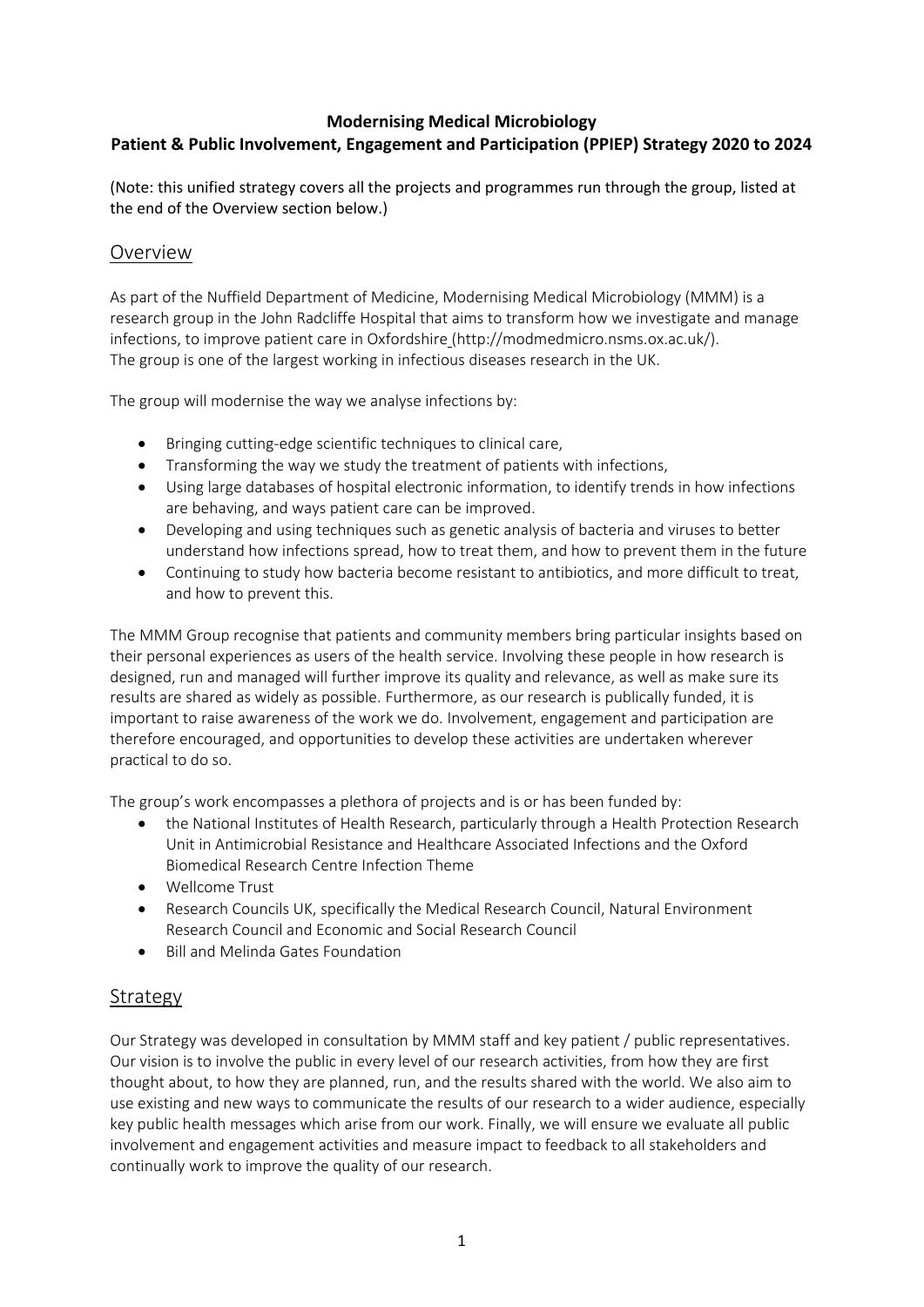#### **Definitions**

The definitions of public engagement and involvement used by our group are adopted from National Institute for Health Research (NIHR) INVOLVE [\(http://www.invo.org.uk/\)](http://www.invo.org.uk/).

Involvement: When research is done *with* the public and not *to* them. Engagement: To provide information and knowledge about our research to the public. Participation: Where members of the public give consent and take part in a trial or study.

### Aims

We want to create opportunities for patients and lay members to interact, engage and contribute to the research that MMM performs. This is to:

- Improve the quality of the research we do
- Ensure our research questions align with the wider public priorities
- Disseminate the outcomes of publically funded research with individuals who may find this information relevant, useful or interesting
- Ensure that we are transparent about the research we do, so that it is clear what is being done and why
- Inspire adults and children and promote careers in research and Science, Technology, Engineering, and Mathematics (STEM)
- Explore novel means of communicating healthcare research with the wider public to reach groups who would usually have fewer opportunities for engagement

This will be done by:

- Continuing to ensure strategic input from patients and the public
- Improving the communication networks and publicity around activities
- Expanding the diversity of the patient/public group to ensure a wider view of experiences are being reflected.

# Projects and Activities

These will be achieved through a series of activities, examples summarised below:

| <b>Standing Activity</b>           | Engage / Involve | <b>Target Audience</b>                    |
|------------------------------------|------------------|-------------------------------------------|
| PPIEP Steering Committee meetings  | Involve          | Lay representatives                       |
| Developing public facing materials | Involve          | General public                            |
| School visits                      | Engage           | Children                                  |
| Museum talks                       | Engage           | General public / children<br>and families |
| University open days               | Engage           | Students                                  |
| Newsletters                        | Engage           | General public                            |

Further activities will be discussed, developed and agreed at the regular PPIEP Steering Committee meetings.

Any studies involving participation of members of the public will have specific PPIEP activities, particularly around review of objectives and methods, and any patient-facing materials.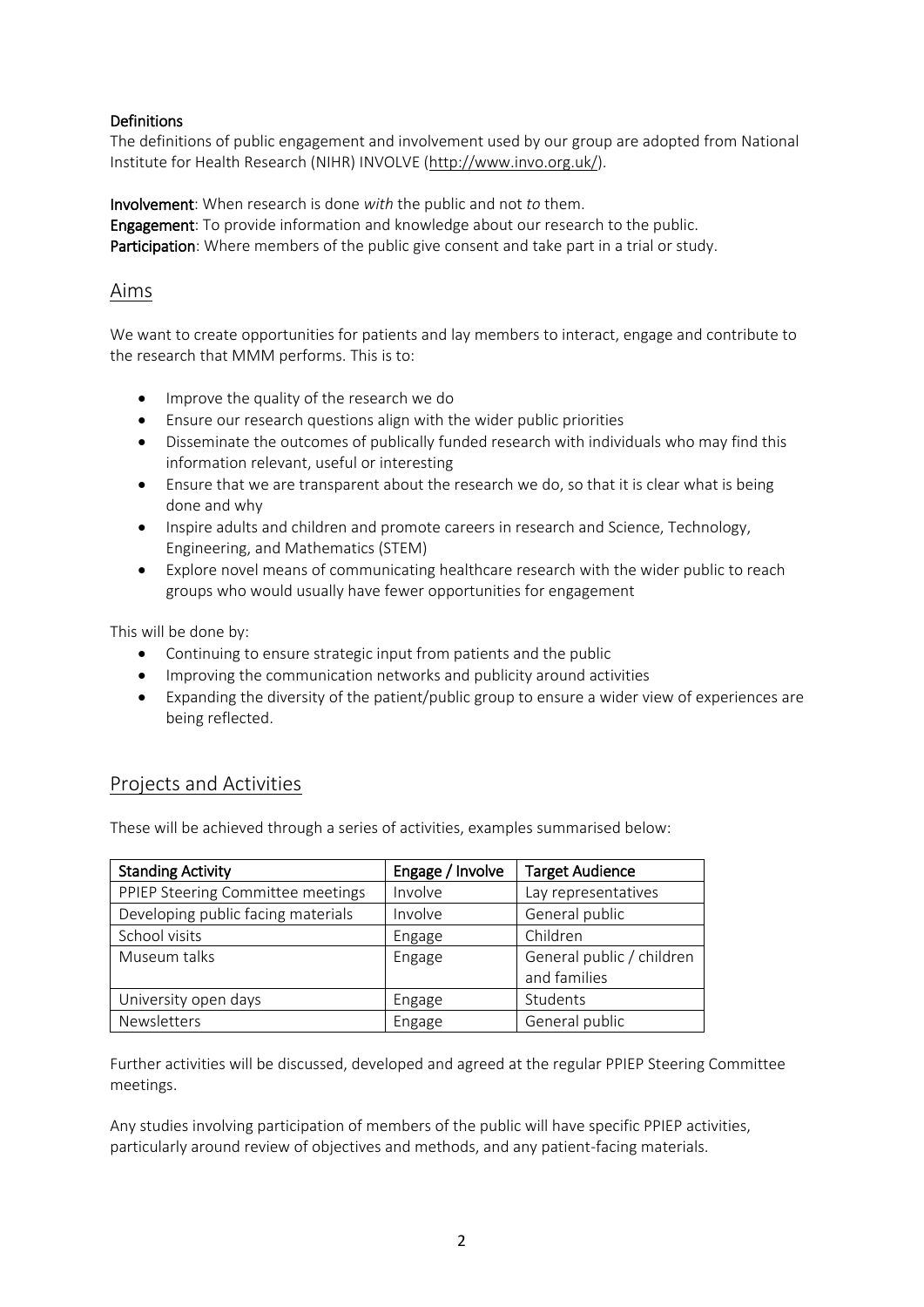## Resources

The PPIEP leads for the MMM group are Professor Sarah Walker, Katherine Fletcher (Project Manager Lead for PPIEP) and Carla Wright (PPIEP Coordinator).

#### **Training**

There are various training options open for research staff and PPIEP representatives that will be offered. These are supported by the Oxford NIHR Biomedical Research Centre.

Support for researchers and members of the public

Members of the public will be offered reimbursement for time spent reviewing materials, attending meetings etc and for relevant expenses, following INVOLVE guidelines. Members of the public may chose not to receive reimbursement or expenses, or to donate these to a charity of their choice.

Researchers will be offered "on-the-job" support from other group members, particularly through pairing at PPIEP events.

## Partnerships and Collaborations

MMM will be working with the following partners and collaborators in the planning and delivery of our PPIEP strategy:

- Public Health England, who are key partners in the Health Protection Research Unit
- The Oxford Biomedical Research Centre, who have a dedicated PPIEP Lead and group of lay representatives across the entire range of human health
- Local organisations who have expertise in working with disadvantaged groups

Since 2010, internationally renowned artist Anna Dumitriu has been our Artist in Residence. As part of her residency with Modernising Medical Microbiology she shadows our researchers and develops artworks, exhibitions and events that explore the research we do and its impact on the treatment of infectious diseases and the care of patients. She has subsequently gained independent funding from a number of research and arts organisations to continue her work with MMM, publicising our work to a wider audience internationally, and contributing to our own PPIE activities (http://modmedmicro.nsms.ox.ac.uk/art/).

### Leadership and Governance

#### Key roles & Responsibilities

| Role                         | <b>Responsibilities</b>                                          |
|------------------------------|------------------------------------------------------------------|
| MMM Group Leads              | Overall responsibility for delivering the PPIEP strategy and for |
|                              | supporting the Project Manager lead for PPIEP and the PPIEP      |
|                              | Coordinator. Professor Sarah Walker is the Group Lead with       |
|                              | overall responsibility for PPIE.                                 |
| PPIEP Steering Committee     | Responsible for contributing to MMM PPIEP events, including      |
| members (lay representatives | framing research questions, reviewing grant applications, lay    |
| and MMM representatives)     | summaries, patient-facing material (with commitment              |
|                              | depending on individuals' time and interests). Responsible for   |
|                              | communicating their work with the MMM Project Manager            |
|                              | PPIEP lead.                                                      |